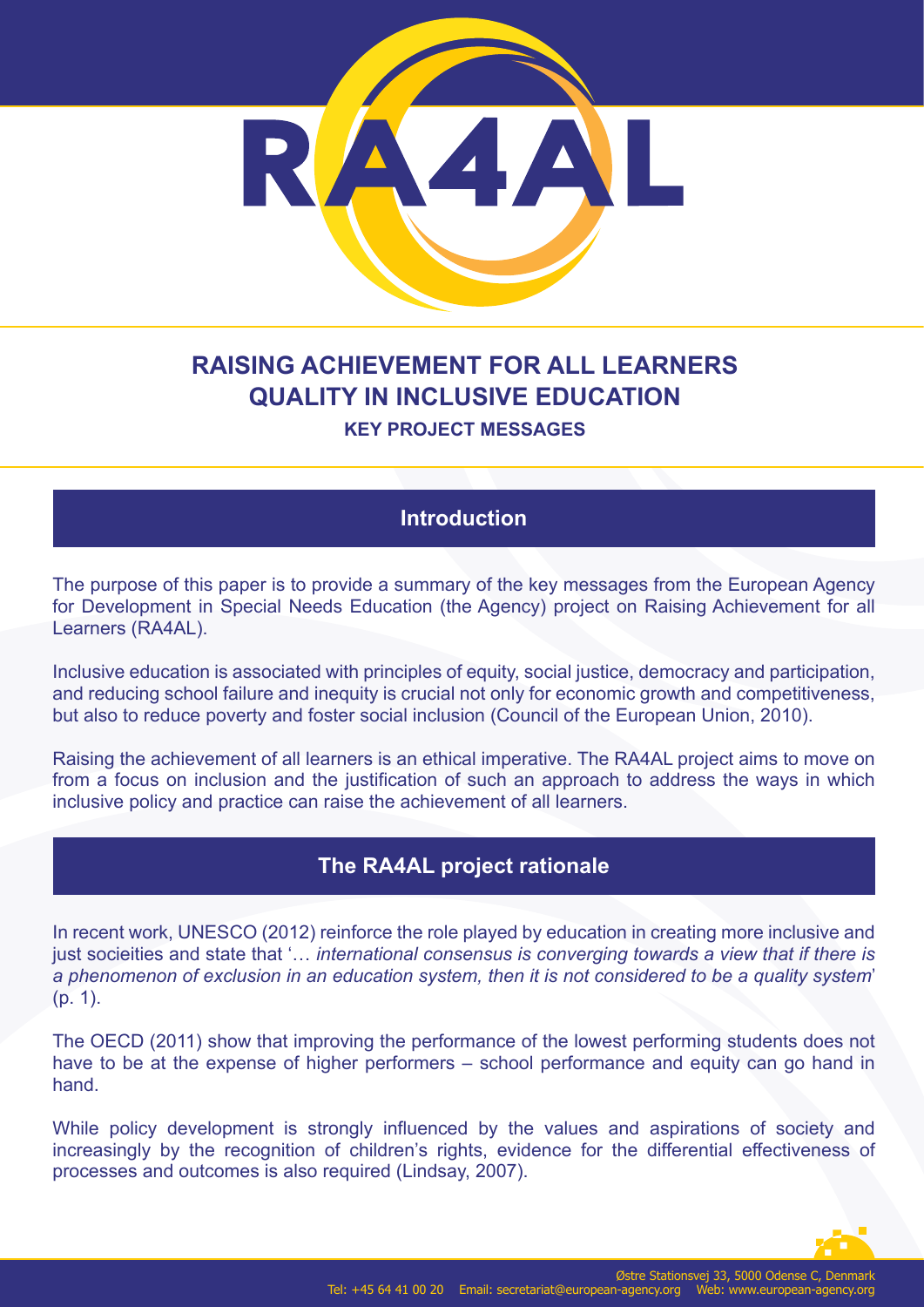

Despite positive developments in many Agency member countries, there is still a lack of clarity about the meaning of inclusive education and consequently about what action should be taken to bring about positive attitudes to diversity and increase the capacity of education systems and schools to meet the needs of all learners. Transplanting 'special education' thinking and practice into mainstream contexts is not the way forward – there is a need to challenge many assumptions about the way education systems and schools currently work.

The RA4AL project explicitly targets all learners – any idea that some learners are destined to fail must be challenged. In project discussions, participants highlighted that learners from groups known to be vulnerable to underachievement were of particular concern. While learners with special educational needs and disabilities and migrants may be particularly at risk of underachievement, Agency country representatives and conference participants added the following vulnerable groups: learners from lower socio-economic groups, those looked after by the authorities or living in difficult circumstances, e.g. victims of abuse or violence, Roma and travellers, learners who do not regularly attend school or who have caring responsibilities and learners who may be more able and talented.

The project position paper posed the questions: How should a focus on the needs of learners who may be vulnerable to underachievement and marginalisation be managed in the context of inclusion, without the use of potentially limiting 'labels'? How can outcomes for such learners best be monitored and evaluated to ensure that their needs are being met?

While the idea of learners vulnerable to underachievement aims to avoid the use of categories and possible stereotyping, further consideration must be given to these questions to ensure that policy responses and subsequent monitoring and evaluation take account of individual circumstances.

#### **The Agency RA4AL project**

In 2010, the Agency conducted a survey among member countries to identify the long-term priorities for their work. This survey identified raising achievement for all learners as a key issue for investigation.

As a result, in Spring 2011 the Agency submitted an application for Raising Achievement for all Learners – Quality in Inclusive Education as a project to be supported under the European Commission's Lifelong Learning Programme Comenius funding. In Autumn 2011, the Agency was awarded the grant and the project ran from December 2011 to November 2012 (Project number: 517771-LLP-1-2011-1-DK-COMENIUS-CAM).

The main target group for project information and outcomes is national policy makers who are in a position to ensure that inclusion becomes an integral part of all education policy making, and that the necessary collaboration between education and other government departments is further developed.

The RA4AL project has drawn upon:

• Findings from a range of thematic project work conducted by the Agency involving all member countries and recent research, including work published by international organisations such as UNESCO, UNICEF and OECD.

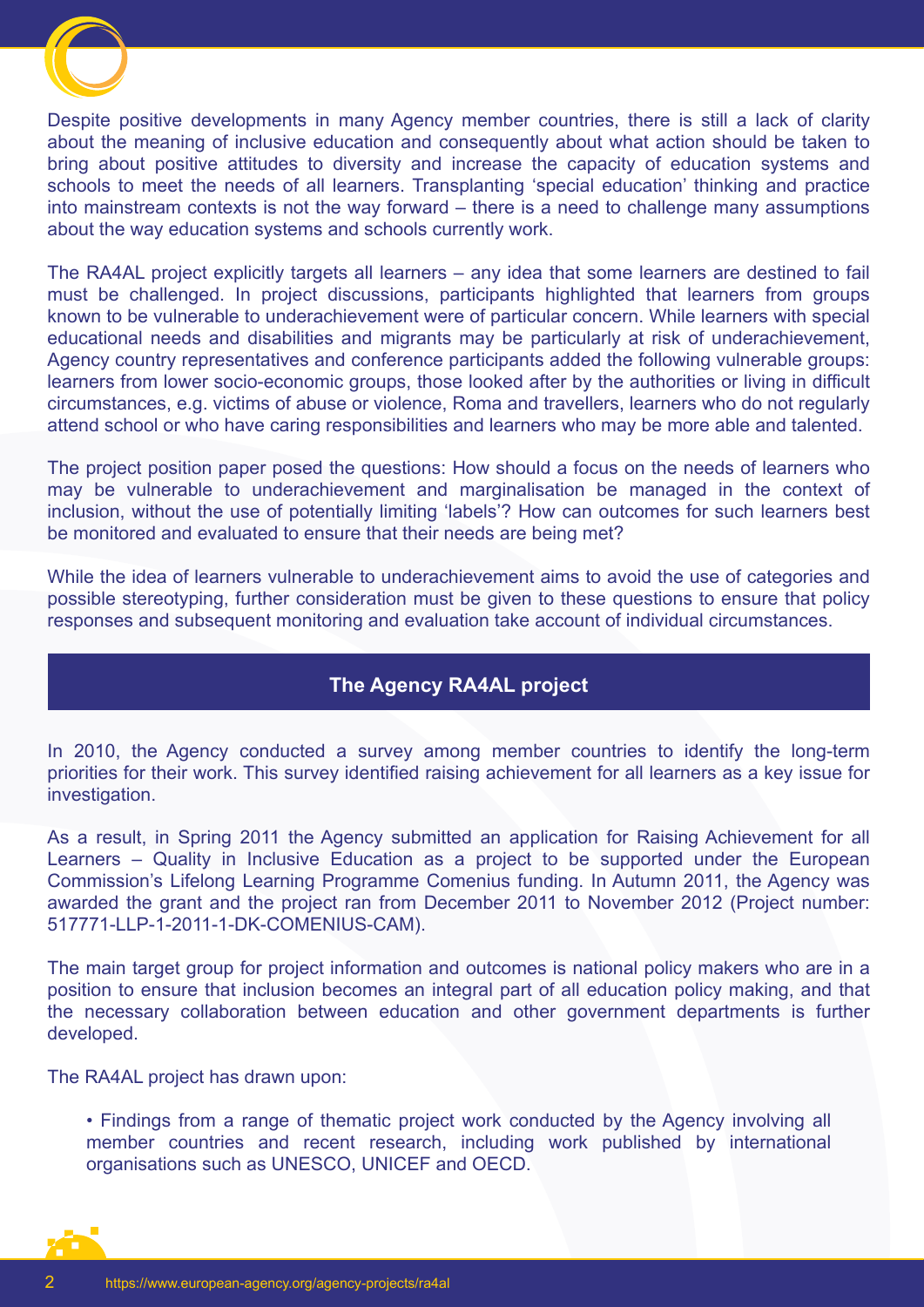

• The outcomes of the RA4AL conference planned in collaboration with the Danish Ministry of Education and the Odense municipal authorities and held in Odense, Denmark from 13–15 June 2012 as an official event under the Danish presidency of the EU.

In order to explore the project's key questions and develop a clear rationale for future work, three groups of experts were nominated by the Ministries of Education in Agency member countries: policy makers for general compulsory sector education and policy makers and researchers in the field of inclusive education. All participants shared views and experiences on quality education in inclusive settings as a strategy for raising achievement for all learners through the conference exhibition, inputs, seminars and informal networking and discussion.

A RA4AL position paper drafted by Agency staff was sent out to all participants prior to the conference. The paper reviewed recent Agency work and other international research and outlined some key issues for the RA4AL project and conference.

The position paper and a full report on the conference proceedings is available at: **http://www.european-agency.org/agency-projects/ra4al**

#### **The challenge of raising achievement for all learners**

Dyson and colleagues (2004) state that 'solutions' that lead to initiatives that are simply overlaid or bolted on to an inherently unfair system will inevitably fail. Although policy makers are intent on closing the gap in educational achievement, recent strategies aiming to achieve this, either by raising aspirations or diversifying the market, are significantly flawed.

Hanushek (2004) shows that increases in funding for schools have had, with few exceptions, little impact on educational outcomes over many decades. Resources can be used in different ways to benefit all learners, for example through improved staff ratios in the classroom, increased teacher competence through professional development and flexible use of counselling and mentoring.

In recent years, market-based reforms have been introduced in many countries. However, Whelan (2009) doubts the value of choice and competition as drivers of improvement, as they divide the system into units that are too small to innovate and often increase academic, ethnic and social stratification.

As early as 1996, the International Commission on Education for the twenty-first Century identified seven tensions in countries' education systems – including the tension between competition and equality of opportunity and the need to balance competition that provides motivation and incentives with co-operation that promotes equity and social justice for all.

Therefore the need to find ways to overcome these challenges and develop high quality, responsive provision for all learners remains. Leadbeater and Wong (2010) express this in the following statement: *'Disaffection with school, evident in high dropout rates and exam failure, suggests there is a pent-up demand for a different kind of school experience – an experience that is more engaging, rewarding and relevant to the skills people will need in the century to come' (p. 3).* 

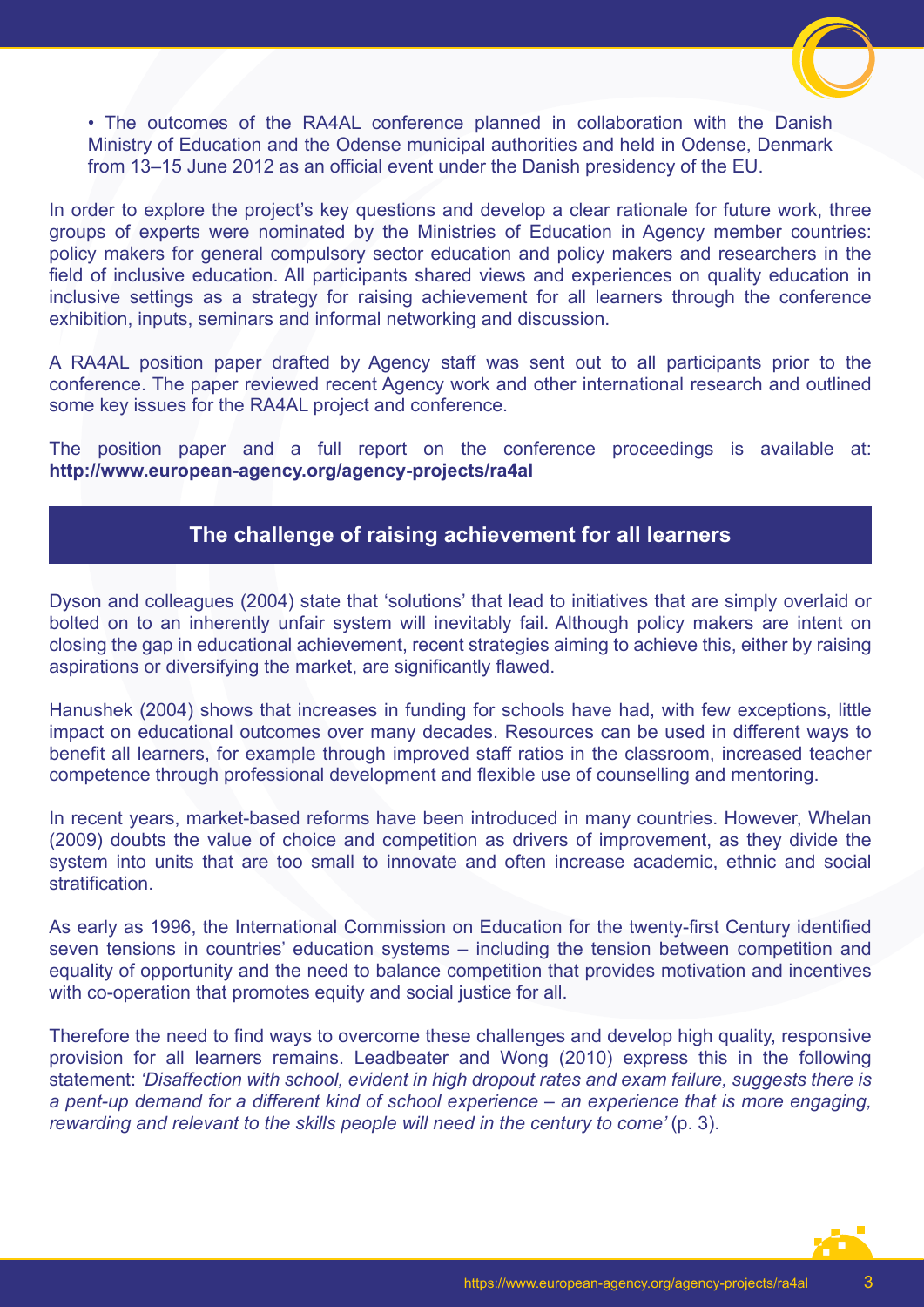

#### **A common language of inclusive education**

As the rationale above suggests, there is a need for a common language to use when talking about inclusive education, and this has been a recurring theme in RA4AL project activities. Education systems in countries are highly individual (Meijer, 1999, 2003) – any examination of inclusive education in any country therefore needs to be considered within the context of wider educational reforms occurring in that country.

The Agency report *Teacher Education for Inclusion across Europe* (2011) outlines some recent developments, including the use of the terms 'heterogeneity' and 'diversity', but points out that a change in terminology does not always reflect a change in thinking or practice. If the language used continues to promote the separateness or difference of diverse groups within society, policy is also likely to be in the form of 'added' measures needed to change original policies that were not inclusive.

In the RA4AL project, country representatives raised the need to clarify the meaning of specific terms in the context of the project. These terms include: quality, raising and achievement and the working definitions used in the project are set out below.

The definition of *quality* set out in the RA4AL position paper is as follows:

*'Quality must be seen in light of how societies define the purpose of education. In most, two principal objectives are at stake: the first is to ensure the cognitive development of learners. The second emphasizes the role of education in nurturing the creative and emotional growth of learners and in helping them to acquire values and attitudes for responsible citizenship. Finally, quality must pass the test of equity: an education system characterized by discrimination against any particular group is not fulfilling its mission.'* (UNESCO, 2004, Foreword)

Regarding *achievement*, Wallace (2010) uses the term to mean *'the outcome of effort, learning, perseverance, self-belief and encouragement. It involves the individual experiencing challenge, making discoveries and reaping the rewards, either intrinsic or extrinsic of effort and application.'* (p. 6) This broad definition can be contrasted to *attainment*, which is usually used to refer to learners attaining grades or levels on more formal, standardised assessments or examinations. Consideration must also be given to the fact that valued achievements or attainments may vary between countries and cultures.

Closely related and relevant to the RA4AL project is the definition of *under-achievement*, which is often seen as a discrepancy between an assessment or test result and actual performance. However, it has been suggested that while the societal and environmental factors that may disadvantage learners must be considered, the capacity – and resilience – of all learners must be raised and any low attainment addressed.

Finally, the term *raising*, in the context of the project, refers to increasing or improving the attainment and/or achievement of individuals and groups. How such increases are measured will depend on the area(s) in which the learner(s) are felt to be under-achieving – but it is clear that closing the gap between high and lower achievers does not mean lowering standards – but maintaining high expectations for everyone.

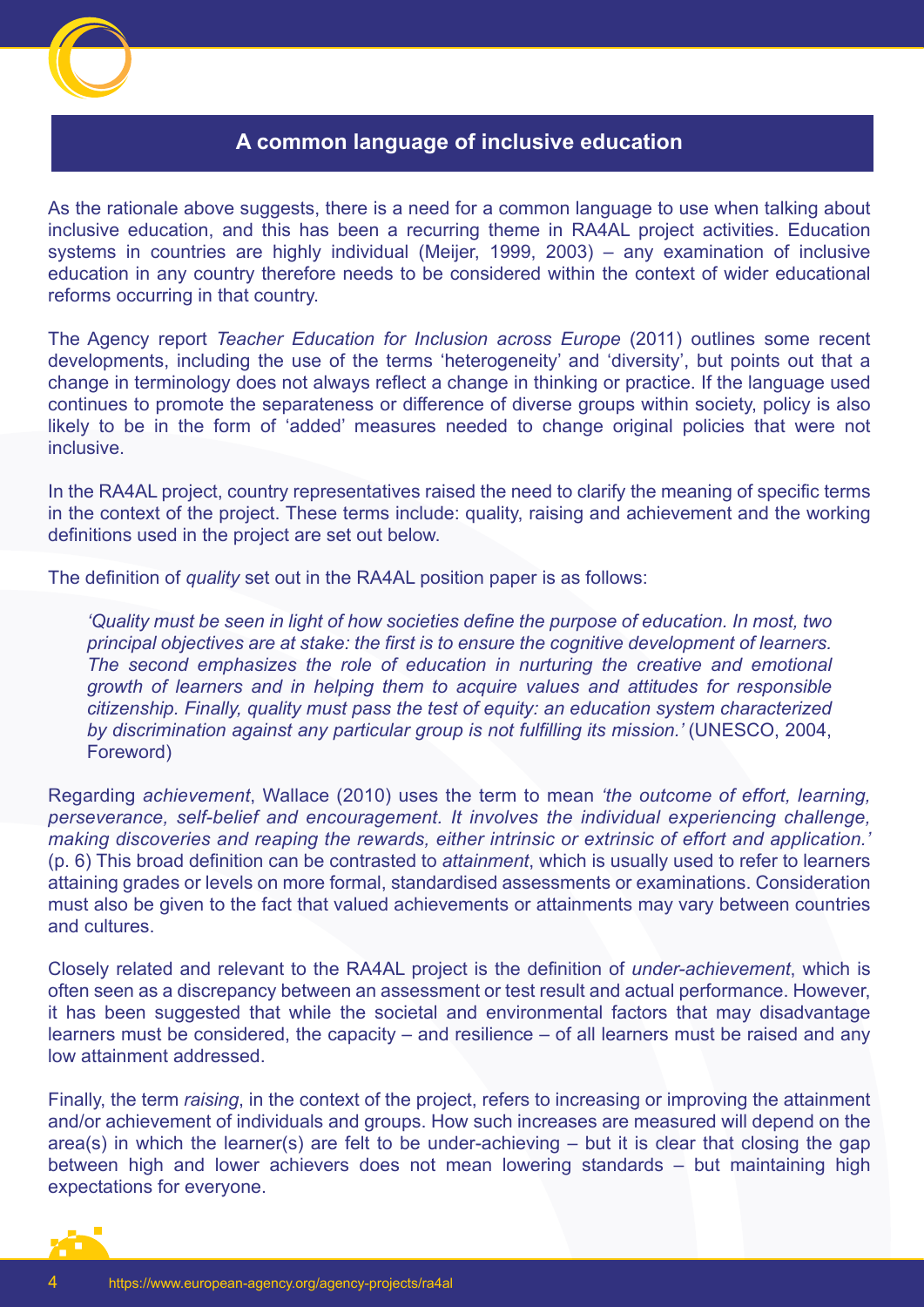# **Project findings and recommendations**

Drawing on past Agency projects, recent international research, materials presented at the RA4AL conference exhibition and inputs, seminars and discussions held at the conference, the following 'themes' have been identified as critical in raising the achievement of all learners:

**1. Collaborative policy and practice.** To engage and support all learners, in particular those who may face disadvantage, services should be provided in local communities through close collaboration – in policy and practice – between education, health, social services and other agencies. Co-operation and networking are needed at all levels – national, local area, school and classroom – between all stakeholders, learners and families, to ensure both co-ordinated responses and effective use of resources.

The many facets of collaborative working across different levels of the system – from collaborative assessment and learning in the classroom to professional networks at international level – are highlighted in the RA4AL synthesis report, demonstrating the importance of social capital in school and system reform. As collaborative policy and practice is a common element across all themes, it may provide a suitable framework for future investigations.

**2. Support for school and system leaders.** School and system leaders should receive support to ensure that they have the vision and the necessary competences to establish a positive ethos and provide appropriate leadership for inclusive practice. Planning to meet the diverse needs of all learners should become an integral part of the whole area/school development process, which should in turn bring together all current priorities in a coherent way.

The RA4AL project findings stress the need to move away from top down leadership towards distributed leadership that emphasises teamwork and collaborative problem solving.

**3. Inclusive accountability.** Approaches to system and school accountability should include a strong element of self and/or peer review to empower stakeholders to see accountability as professionally owned rather than externally imposed.

In order to move towards greater equity in education, a variety of performance indicators are needed, suited to the local situation and focusing on input, resources, processes and output/outcomes. Such developments should measure what is valuable for all learners to ensure consistency and reinforce inclusive values and practice.

**4. Personalisation through listening to learners.** The voice of the learner is key in shaping all policy and practice. Personalisation also involves working more closely with parents and families to address any support requirements in a more holistic way. A clearer focus on personalisation would recognise the need for more flexible systems of assessment, rather than trying to 'drive up' standards through testing and would value excellence in all areas of learning.

**5. Professional development for inclusive education.** Teachers must be active agents in any system/school change and their competences should be addressed through both initial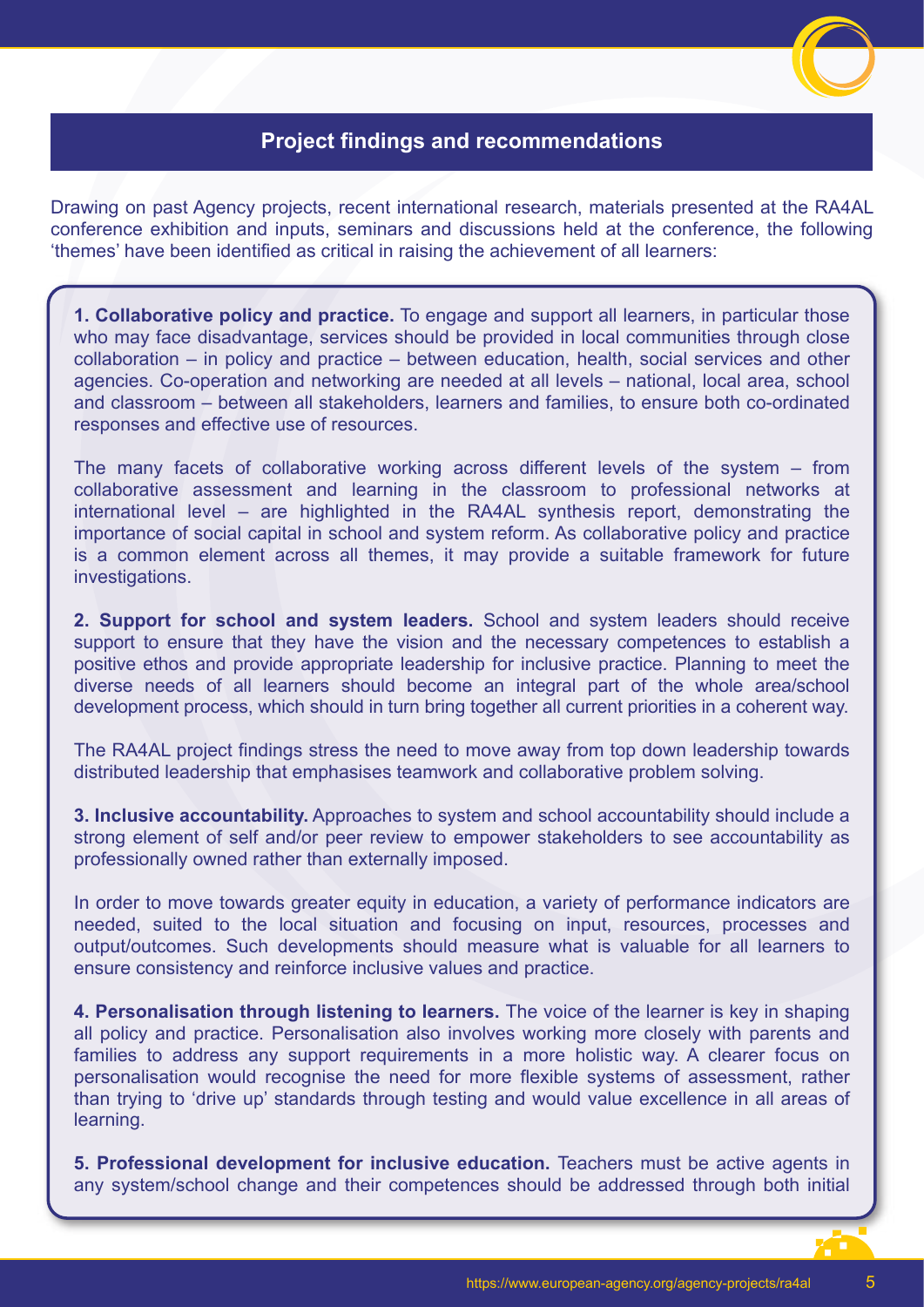

teacher education and continuing professional development. All teachers must develop the necessary values, attitudes, skills, knowledge and understanding to ensure the learning and full participation of all learners in every classroom.

The four areas of competence included in the Agency *Profile of Inclusive Teachers* (2012): valuing learner diversity, supporting all learners, working with others and personal professional development are those needed by teachers likely to be successful in raising the achievements of all learners.

**6. Pedagogical approaches for all.** In view of work by the Agency, further supported by recent international research, it is evident that there are pedagogical approaches that benefit all learners, for example team teaching and peer assisted learning.

Florian and Black-Hawkins (2011) note that extending what is ordinarily available to all learners is a complex pedagogical task that requires a shift from an approach that works for most learners (with something additional to or different from for some) to an approach that involves *'the development of a rich learning community characterized by learning opportunities that are sufficiently made available for everyone'* (p. 814).

These themes are discussed in greater detail in the full project report available at: **http://www.european-agency.org/agency-projects/ra4al**

#### **Emerging issues for future work**

The outcomes of the one-year RA4AL project will form the basis of a longer-term project to be conducted by the Agency, starting in 2013. With this in mind, all project activities have been reviewed to identify key issues to be considered in future work, related to the above themes.

The key issues include the need to:

- Gather practical and cost-effective examples of networking and collaboration in classrooms, schools and local communities as well as at national/international levels, and examine the contribution that such practices can make towards raising the achievement of all learners.

- Build on existing work on leadership for inclusion to examine the competences needed for leadership in inclusive systems/settings.

- Conduct further work on appropriate accountability mechanisms for the education system and for schools that empower stakeholders and reflect inclusive values and practice by measuring what is valued for all learners, and provide concrete evidence of effective practice leading to more equitable achievement.

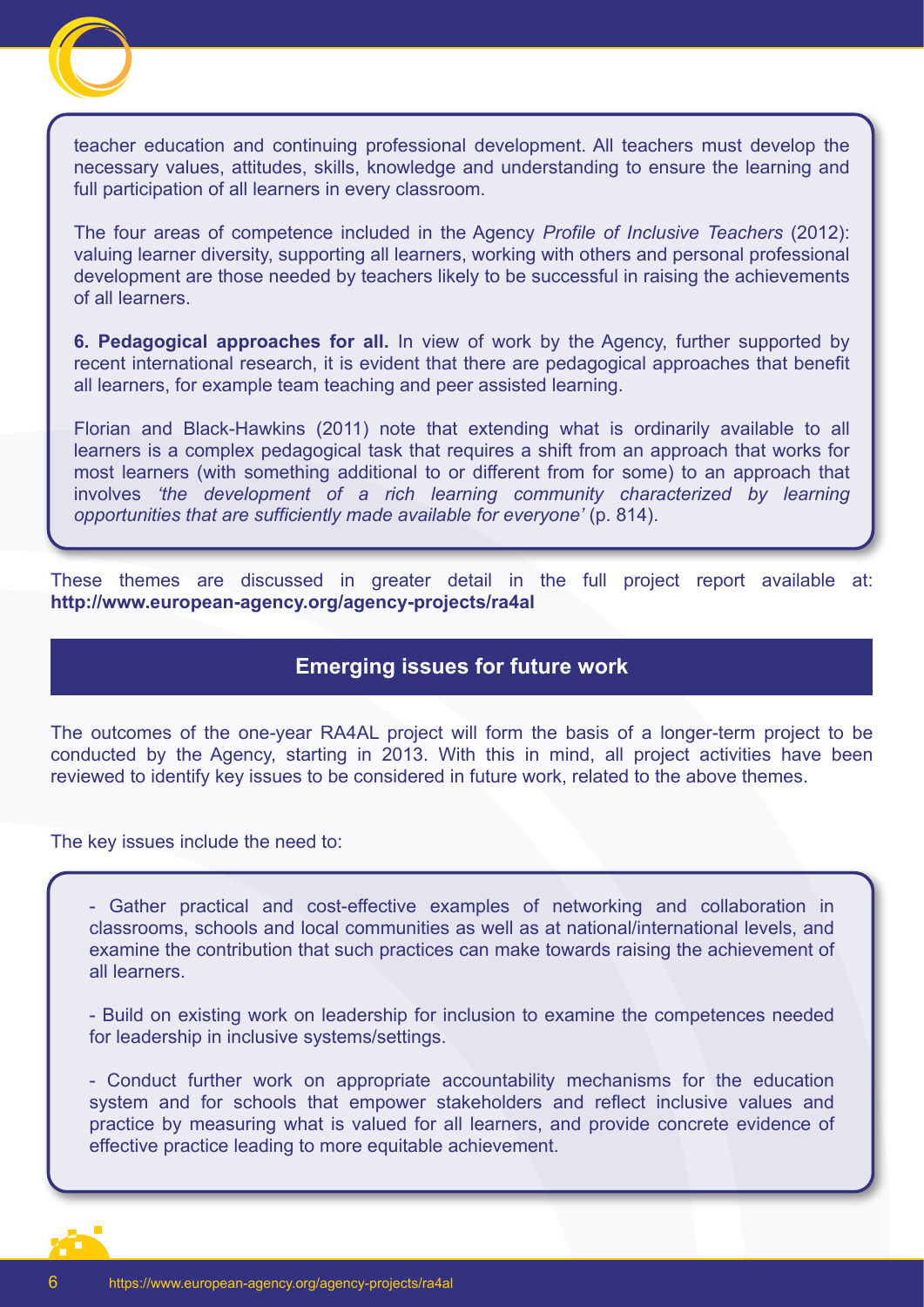

- Investigate how education systems and services are organised, taking account of the key role of teachers and the need to consider the voices of learners and their families to offer a truly personalised experience.

- Undertake further work on the areas of competence needed by teachers to meet the diverse needs of all learners and investigate the best ways to achieve this in initial teacher education and on-going professional development.

- Carry out research on pedagogical approaches and strategies that go beyond teacher-led 'differentiation' to learner-centred, personalised classroom practice.

# **Concluding comments**

The RA4AL project work has identified the need for a stronger evidence base, in particular on effective approaches to raise the achievement of all learners and an investigation into the factors that enable learners who have experienced disadvantage to develop resilience and achieve well. The RA4AL conference rapporteur Bengt Persson stressed in particular the lack of research at system level.

The value and cost-effectiveness of co-operation between countries and the importance of learning from existing policy and practice in this area has been widely recognised. By sharing knowledge at all levels of the system, inclusive learning communities can be developed and strengthened by partnership and collaboration to ensure that all learners have the opportunity to develop their learning capacity and raise their levels of achievement. As Fink (2008) observes: *'Education is more than preparing students to make a living, although that is important. It is also about preparing them to make a life.'*